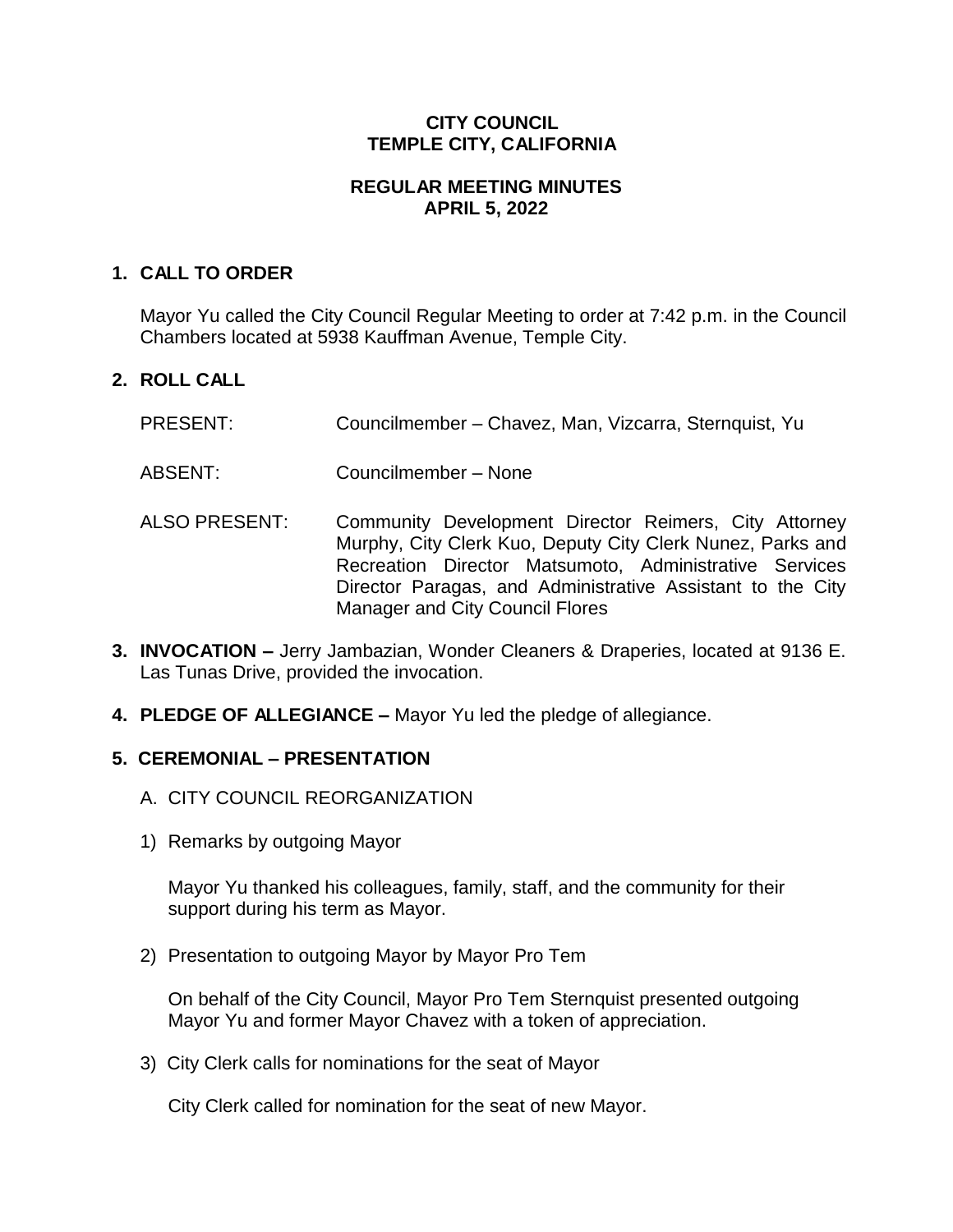City Council Minutes April 5, 2022 Page 2 of 6

> Councilmember Chavez nominated Mayor Pro Tem Sternquist for the seat of Mayor, seconded by Councilmember Vizcarra. There were no further nominations.

Mayor Pro Tem Sternquist was appointed Mayor by acclamation.

Mayor Sternquist thanked outgoing Mayor Yu, fellow Councilmembers, her family, friends, and the community for their support. She looks forward to working with her fellow councilmembers and city staff for the upcoming year.

4) Mayor calls for nominations for the seat of Mayor Pro Tem

Mayor Sternquist called for nominations for the seat of Mayor Pro Tem.

Councilmember Yu nominated Councilmember Man, seconded by Councilmember Vizcarra. There were no further nominations.

Councilmember Man was appointed Mayor Pro Tem by acclamation.

Mayor Pro Tem Man thanked his fellow councilmembers for their support, trust, and guidance.

5) Presentation to new Mayor by outgoing Mayor

On behalf of the City Council, outgoing Mayor Yu presented a meeting gavel to Mayor Sternquist.

6) Presentation to Mayor Pro Tem by outgoing Mayor

On behalf of the City Council, outgoing Mayor Yu presented a floral arrangement to Mayor Pro Tem Man.

Mayor Sternquist presented a token of appreciation to outgoing Mayor Yu.

7) Councilmember Comments

Councilmember Vizcarra thanked outgoing Mayor Yu and former Mayor Chavez for the work that they have done during the pandemic. He congratulated Mayor Pro Tem Man and Mayor Sternquist on their new appointment.

Councilmember Yu shared that he is looking forward to working with Mayor Sternquist and Mayor Pro Tem Man.

Councilmember Chavez remarked on the past two years and thanked outgoing Mayor Yu for all his contributions during the pandemic. He thanked the City commissioners, staff, youth committee, and the community for their support. He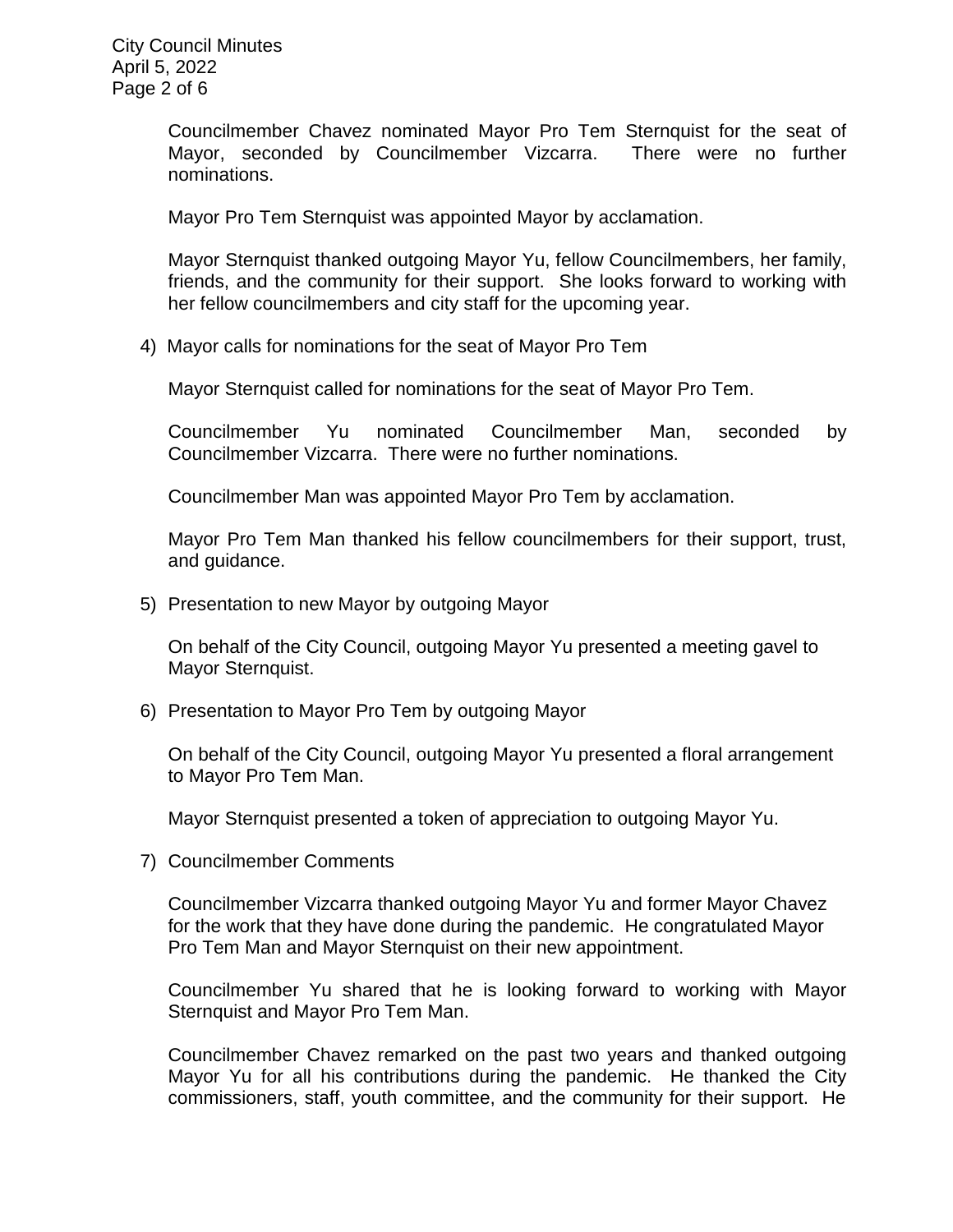congratulated Mayor Sternquist and Mayor Pro Tem Man on their appointment and is looking forward to working with his colleagues.

### **6. PUBLIC COMMENTS ON ITEMS NOT LISTED ON THE AGENDA**

Sandra Armenta Lopez, Senator Rubio's Field Representative, presented outgoing Mayor Yu, newly installed Mayor Sternquist and Mayor Pro Tem Man, a certificate of recognition. She also presented Councilmember Chavez and Councilmember Yu a certificate congratulating them on their reelection.

Jennifer Tang, Assembly Member Mike Fong's Field Representative, introduced herself and conveyed that Assembly Member Fong is looking forward to working with City of Temple City. She also congratulated Mayor Yu for his leadership during the pandemic and recognized newly installed Mayor Sternquist and Mayor Pro Tem Man.

#### **7. CONSENT CALENDAR**

Mayor Pro Tem Man made a motion to approve the consent calendar items. Seconded by Councilmember Chavez and approved by the following votes:

| AYES:      | Councilmember - Chavez, Vizcarra, Yu, Man, Sternquist |
|------------|-------------------------------------------------------|
| NOES:      | Councilmember – None                                  |
| ABSENT:    | Councilmember - None                                  |
| ABSTAINED: | Councilmember - None                                  |

#### [A. APPROVAL OF MINUTES](https://www.ci.temple-city.ca.us/DocumentCenter/View/17638/7A_CCM---2022-03-15)

The City Council is requested to review and approve the Minutes of the Regular City Council Meeting of March 15, 2022.

Action: Approved.

#### B. [REPLACEMENT OF CITY SERVERS](https://www.ci.temple-city.ca.us/DocumentCenter/View/17639/7B_Replacement-of-Servers_Staff-Report-w-attachment)

The City Council is requested to approve the replacement of the City's four servers as the operating software is at the end of life and no longer supported.

Action:

- 1. Approved the purchase and installation of four new servers; and
- 2. Approved the appropriation of \$39,050 from the General Fund unassigned fund balance.

#### C. [PRINTING AND MAILING SERVICES](https://www.ci.temple-city.ca.us/DocumentCenter/View/17640/7C_Print-Services-Agreement-Staff-Report_v2)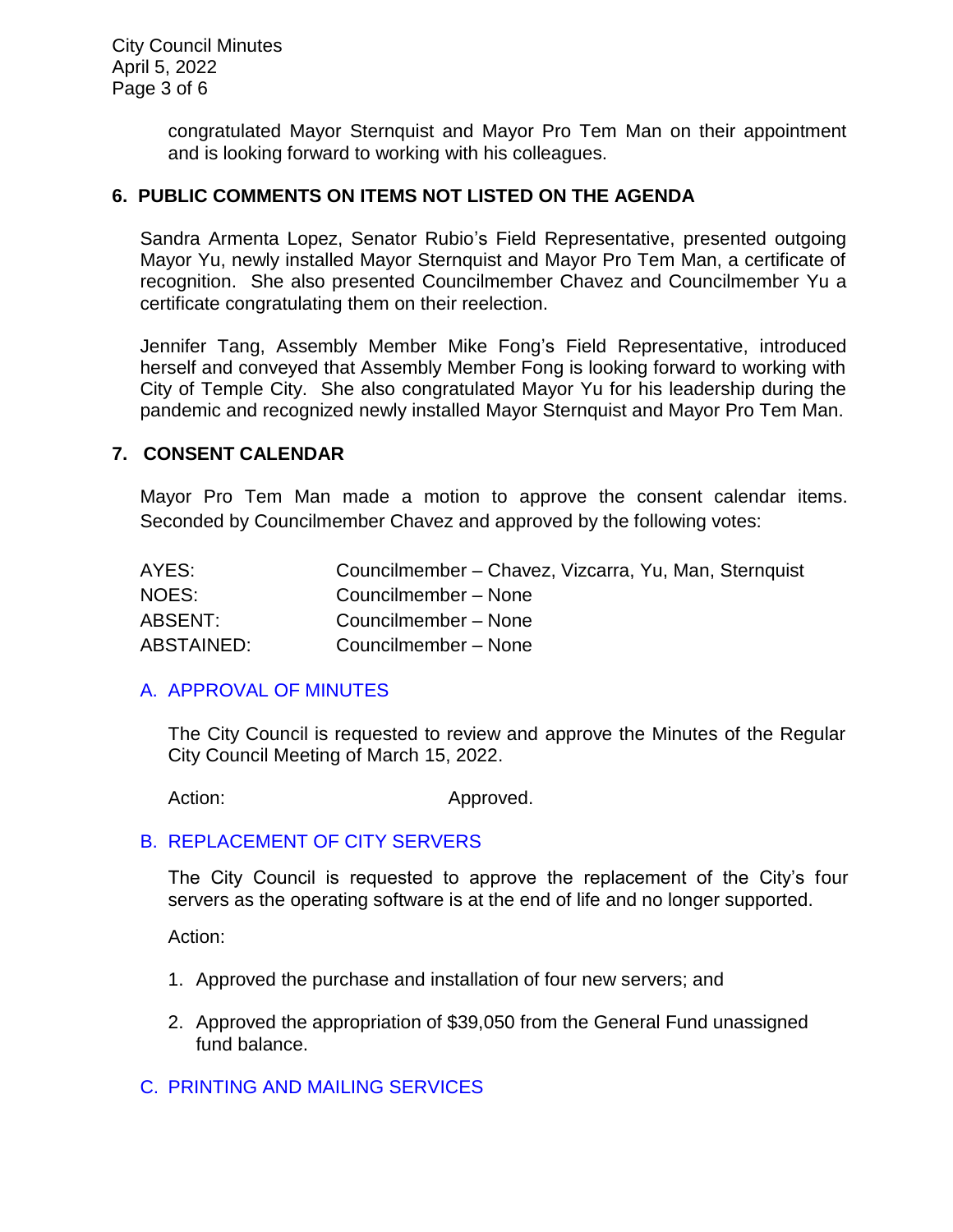The City Council is requested to approve a Professional Services Agreement with Curo Managed Print Production to print and coordinate mailing of CONNECT and RecCONNECT.

Action:

- 1. Authorized the City Manager to execute a three-year professional services agreement with Curo Managed Print Production to print and coordinate the mailing of CONNECT and RecCONNECT at a cost not to exceed \$203,700; and
- 2. Approved a budget amendment for \$46,900 for a total of \$67,900.
- D. [ADOPTION OF RESOLUTION NO. 22-5589](https://www.ci.temple-city.ca.us/DocumentCenter/View/17641/7D_Warrant-Register-40522-FY2122) APPROVING PAYMENT OF BILLS [FOR FISCAL YEAR 2021-22](https://www.ci.temple-city.ca.us/DocumentCenter/View/17641/7D_Warrant-Register-40522-FY2122)

The City Council is requested to adopt Resolution No. 22-5589 authorizing the payment of bills.

Action: Adopted Resolution No. 22-5589

- **8. PUBLIC HEARING** None
- **9. UNFINISHED BUSINESS** None
- **10. NEW BUSINESS**  None
- **11. UPDATE FROM CITY MANAGER** Thanked outgoing Mayor Yu for his leadership during this past year and congratulated newly installed Mayor Sternquist and Mayor Pro Tem Man and expressed that he is looking forward to working with them. He announced that Primrose Park will be opened on April 23 and that the library is anticipated to be reopening in May.
- **12. UPDATE FROM CITY ATTORNEY** Thanked outgoing Mayor Yu for his leadership during this past year and congratulated newly installed Mayor Sternquist and Mayor Pro Tem Man.
- **13. COUNCIL REPORTS REGARDING AD HOC OR STANDING COMMITTEE MEETINGS** 
	- A. SCHOOL DISTRICT/CITY STANDING COMMITTEE (Councilmember Man and Councilmember Chavez) – Formed 1/3/2012

No report.

B. LAS TUNAS DOWNTOWN REVITALIZATION STANDING COMMITTEE (Councilmember Chavez and Mayor Yu) – Formed 2/18/2014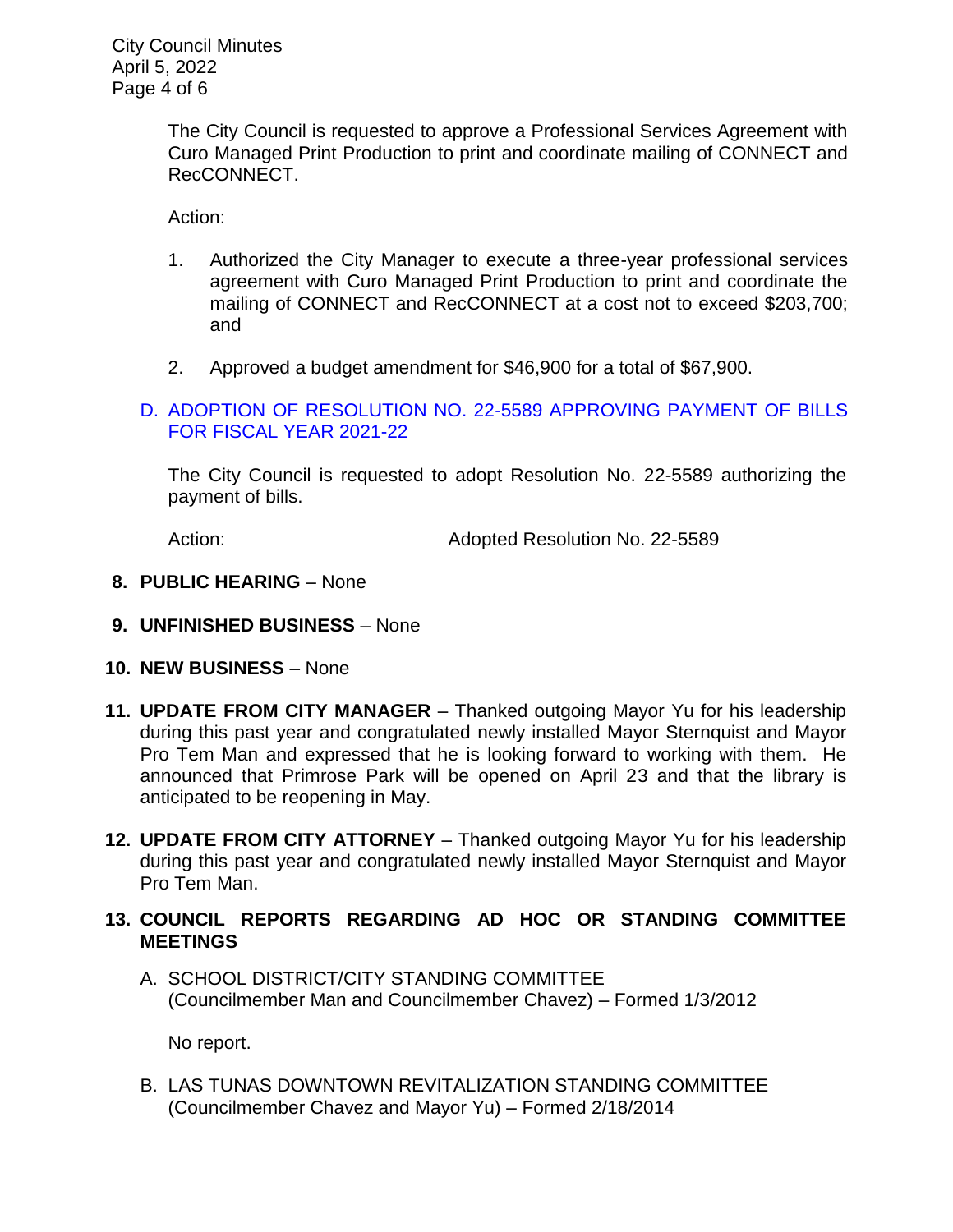City Council Minutes April 5, 2022 Page 5 of 6

No report.

C. FUTURE DEVELOPMENT OF CITY PROPERTIES STANDING COMMITTEE (Mayor Yu and Councilmember Man) – Formed 2/18/2014

No report.

D. AUDIT STANDING COMMITTEE (Councilmember Chavez and Mayor Yu) – Formed 7/15/2014

No report.

E. FACILITIES, PUBLIC WORKS, AND INFRASTRUCTURE STANDING **COMMITTEE** (Mayor Yu and Councilmember Man) – Formed 4/4/2017

No report.

F. PRIMROSE PARK ART ELEMENT AD HOC (Councilmember Vizcarra and Mayor Yu) – Formed 5/19/20

No report.

G. CITY BASED HOMELESS PLAN STANDING COMMITTEE (Councilmember Vizcarra and Mayor Pro Tem Sternquist) – Formed 3/16/21

No report.

H. COMMISSIONER RECRUITMENT AD HOC (Councilmember Man and Councilmember Vizcarra) – Form 3/15/22

Mayor Pro Tem Man reported the ad hoc committee's recommendation to reappoint incumbent commissioners who expressed interest to serve another term and to open recruitment for 1 vacancy on the Transportation and Public Safety Commission.

#### **14. COUNCIL ITEMS SEPARATE FROM THE CITY MANAGER'S REGULAR AGENDA**

- A. COUNCILMEMBER CHAVEZ thanked his fellow colleagues for their support during the past two years and acknowledged the city's success in providing its services to the public and community virtually.
- B. COUNCILMEMBER MAN remarked on the experiences of the past two years and commented on the transition from virtual to in-person environment.
- C. COUNCILMEMBER STERNQUIST recognized staff for the work that they do and thanked her colleagues for their support. She is looking forward to working